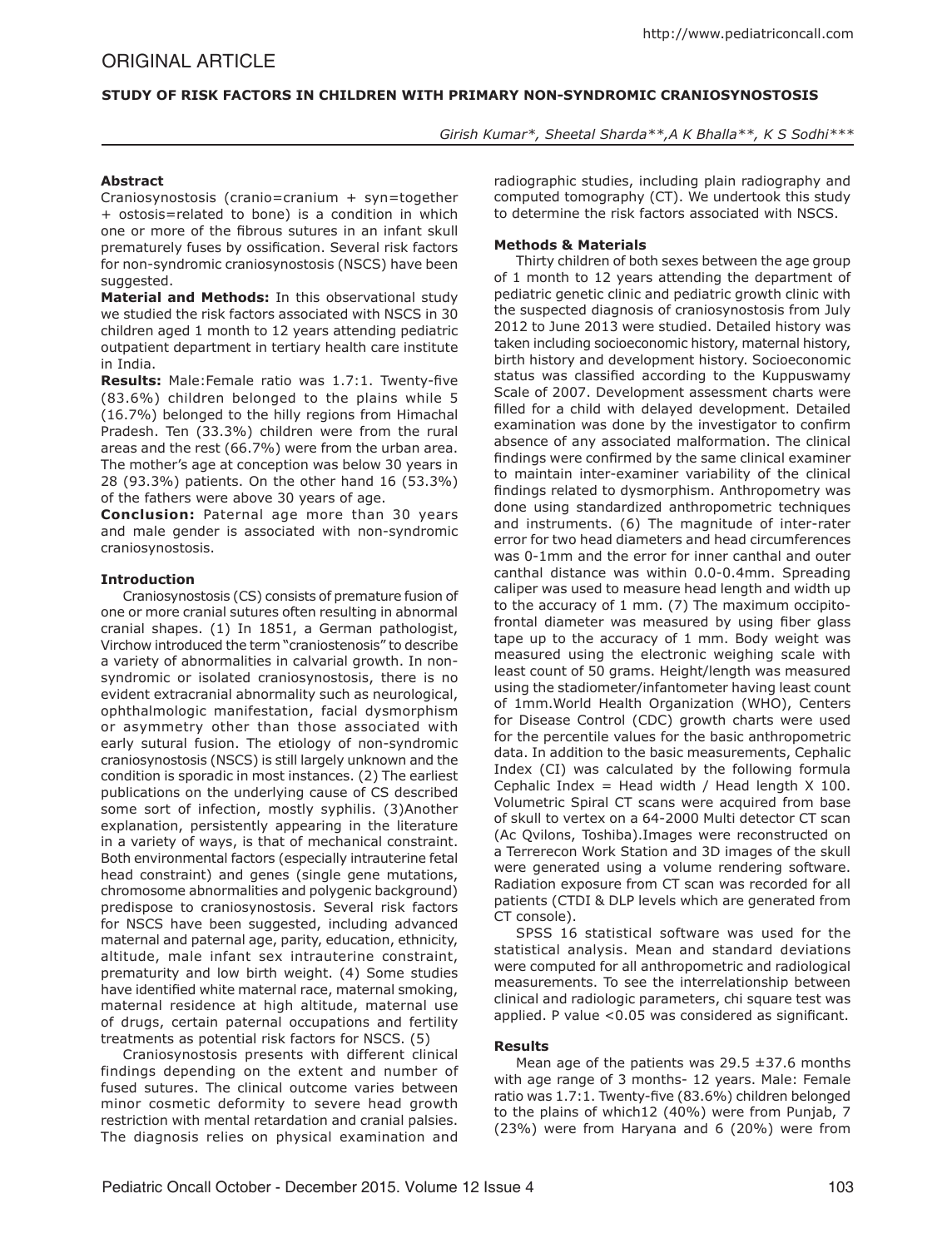Chandigarh while 5 (16.7%) belonged to the hilly regions from Himachal Pradesh (p=0.36) Ten (33.3%) children were from the rural areas and the rest (66.7%) were from the urban area ( $p=0.540$ ). Twenty four (80%) children belonged to the upper middle income group, five (16.7%) were in lower middle income group and only one child (3.3%) was from the high income group. There was no family with a similarly affected child. Moreover, no history of consanguinity was found in any of the families. The mother's age at conception was below 30 years in 28 (93.3%) patients. On the other hand 16 (53.3%) of the fathers were above 30 years of age. History of maternal infections during the antenatal period was found in 3 (10%) children. In addition, two mothers were on long term medications. There was no history of use of medications other than iron and folic acid during the antenatal period in other females. Although the smoking habits among the mothers were enquired, none of the mothers reported smoking habit. Five (17.9%) mothers had a history of previous abortions. Twin gestations were found in two mothers .The perinatal details are depicted in table 1. The details of sutures fused are given in Table 2.

|                                | <b>Parameters</b>          | No. of<br>patients (%) |
|--------------------------------|----------------------------|------------------------|
| 1. Gestational<br>age          | Term                       | 26 (86.7%)             |
|                                | Preterm                    | $4(13.3\%)$            |
| 2. Mode of<br>delivery         | Normal Vaginal<br>delivery | 20 (66.7%)             |
|                                | <b>LSCS</b>                | 10 (33.3%)             |
|                                | Assisted/<br>instrumental  | O                      |
| 3. Birth weight                | Appropriate for<br>age     | 20 (66.7%)             |
|                                | Low birth<br>weight        | $8(26.7\%)$            |
|                                | Large for date             | $2(6.7\%)$             |
| 4. APGAR Score                 | Normal                     | 28 (93.3%)             |
|                                | Low                        | 02 (6.7%)              |
| 5. Post-natal<br>complications | Birth Asphyxia             | 02 (6.7%)              |
|                                | Seizures                   | 01 (3.3%)              |
|                                | Neonatal<br>Jaundice       | 01 (3.3%)              |
|                                | <b>Birth Trauma</b>        | 0                      |

# **Table 1: Perinatal details of the children**

#### **Table 2: Craniosynostosis phenotype based on the 3-D CT scan**

| <b>Radiological parameters</b>                                                                                                                                                                                                                   | <b>Male</b>                                                                              | <b>Female</b>                                                                        | Total $(\% )$                                                                                 | <b>P</b> value |
|--------------------------------------------------------------------------------------------------------------------------------------------------------------------------------------------------------------------------------------------------|------------------------------------------------------------------------------------------|--------------------------------------------------------------------------------------|-----------------------------------------------------------------------------------------------|----------------|
| Number of sutures fused<br>1) No suture fused<br>2) Single suture fused<br>3) Multiple sutures fused                                                                                                                                             | $0(0\%)$<br>13(43.3%)<br>$6(20\%)$                                                       | $2(6.7\%)$<br>$3(10\%)$<br>$6(20\%)$                                                 | $2(6.7\%)$<br>16 (53.3%)<br>12(40. %)                                                         |                |
| <b>Total</b>                                                                                                                                                                                                                                     | 19 (63.3%)                                                                               | 11 (36.7%)                                                                           | 30 (100%)                                                                                     | 0.037          |
| Monosutural<br>1) Metopic<br>2) Sagittal<br>3) Coronal<br>4) Lambdoid                                                                                                                                                                            | $8(50\%)$<br>4(25%)<br>$1(6.25\%)$<br>0                                                  | 0<br>$2(12.5\%)$<br>$1(6.25\%)$<br>0                                                 | $8(50\%)$<br>6(37.5%)<br>$2(12.5\%)$<br>0                                                     |                |
| <b>Total Monosutural</b>                                                                                                                                                                                                                         | 13 (81%)                                                                                 | 03 (19%)                                                                             | 16                                                                                            | 0.126          |
| Polysutural<br>a) Metopic + coronal<br>b) Sagittal + coronal<br>c) Coronal + lambdoid<br>d) Metopic $+$ sagittal $+$ coronal<br>e) Metopic+ sagittal + lambdoid<br>f) Sagittal + coronal +lambdoid<br>g) Metopic + sagittal + coronal + lambdoid | $1(8.3\%)$<br><sup>0</sup><br>$1(8.3\%)$<br>$1(8.3\%)$<br>$1(8.3\%)$<br>0<br>$2(16.6\%)$ | $\Omega$<br>$1(8.3\%)$<br>0<br>$1(8.3\%)$<br>$1(8.3\%)$<br>$2(16.6\%)$<br>$1(8.3\%)$ | $1(8.3\%)$<br>$1(8.3\%)$<br>$1(8.3\%)$<br>$2(16.6\%)$<br>$2(16.6\%)$<br>$2(16.6\%)$<br>3(25%) |                |
| <b>Total Polysutural</b>                                                                                                                                                                                                                         | 06                                                                                       | 06                                                                                   | 12                                                                                            | 0.126          |